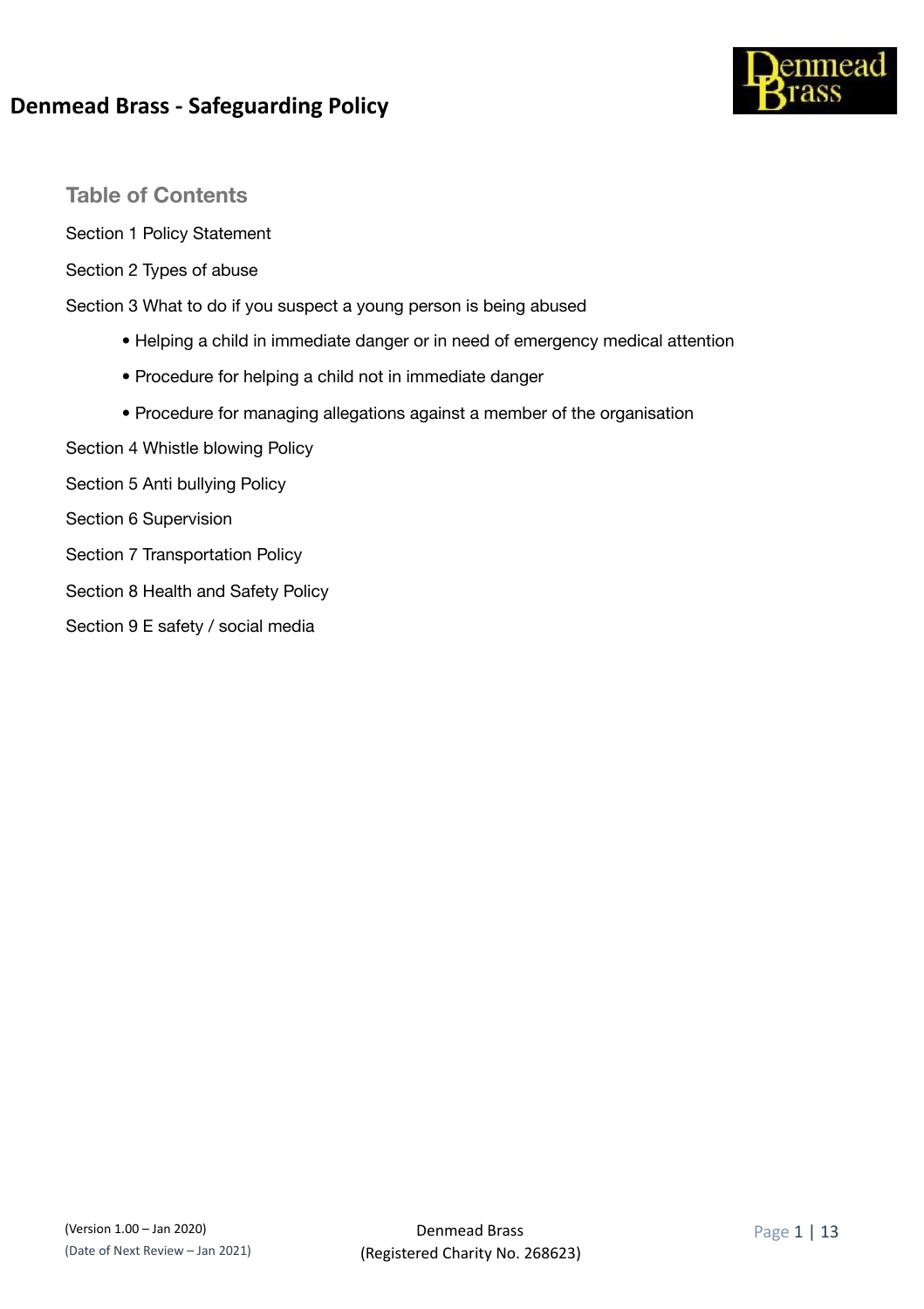

### **Section 1. Policy Statement**

This policy applies to all members, volunteers or anyone working on behalf of Denmead Brass.

The purpose of this policy:

- to protect children, young people and vulnerable adults who are members of the band.
- to provide staff, volunteers and members with the overarching principles that guide our approach to child protection

Denmead Brass believes that a child, young person or vulnerable adults should never experience abuse of any kind. We all have a responsibility to promote the welfare of all children and young people and to keep them safe. We are committed to practice in a way that protects them.

#### **Legal framework**

This policy has been drawn up based on law and guidance that seeks to protect children, namely:

- Keeping Children Safe in Education 2018
- Working together to safeguard children 2018
- Children Act 1989
- United Convention of the Rights of the Child 1991
- Data Protection Act 2018
- Sexual Offences Act 2003
- Children Act 2004
- **Protection of Freedoms Act 2012**
- Local Authority guidance on safeguarding children and young people. (https://www.hants.gov.uk/socialcareandhealth/childrenandfamilies/safeguardingchildren )

We recognise that:

- the welfare of the child is paramount, as enshrined in the Children Act 1989
- all children, regardless of age, disability, gender, racial heritage, religious belief, sexual orientation or identity, have a right to equal protection from all types of harm or abuse
- some children are additionally vulnerable because of the impact of previous experiences, their level of dependency, communication needs or other issues
- working in partnership with children, young people, their parents, carers and other agencies is essential in promoting young people's welfare. E.G. Early Help Assessment

We will seek to keep children and young people safe by:

- Valuing them, listening to and respecting them
- Adopting and adhering to child protection practices through procedures and a code of conduct for and members and volunteers
- Developing and implementing an effective e-safety policy and related procedures (Section 8)
- Ensure that all concerts, contests and band outings have been risk assessed for safety and suitability and comply with safeguarding guidelines.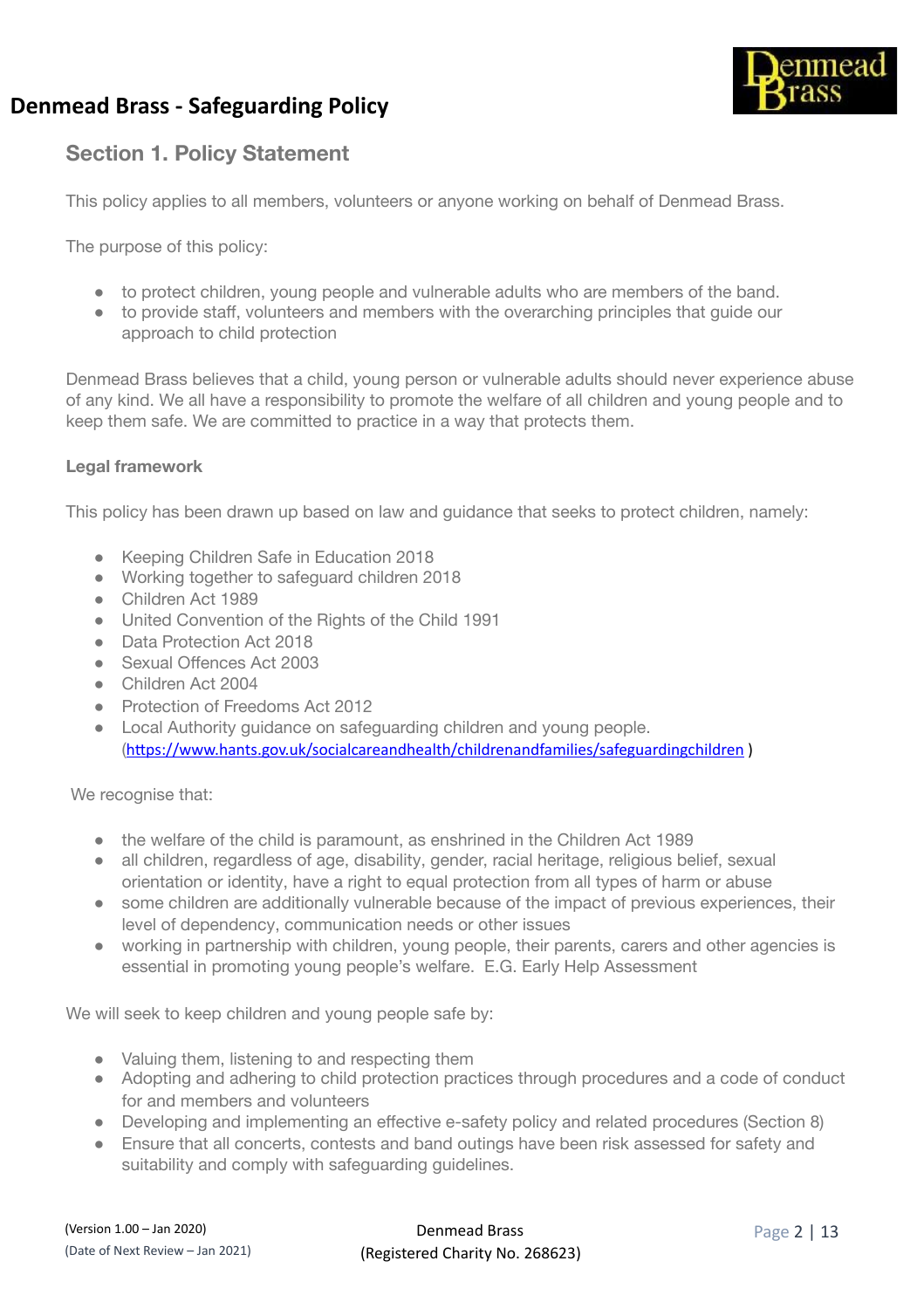

- Providing effective support and training for volunteers with responsibility
- recruiting staff and volunteers safely, ensuring all necessary checks are made
- sharing information about child protection and good practice with children, parents, volunteers and members
- sharing concerns with agencies who need to know and involving parents and children appropriately. (Section 3)
- Ensuring appropriate ratios of adults to children at all rehearsals and events
	- o 4 8 years, 1 adult to 6 children
	- o 9 12 years, 1 adult to 8 children
	- o 13 18 years 1 adult to 10 children
	- o Having at least 2 responsible adults present at all times.

#### Useful contact details

- Band safeguarding team: Linda Groves 07949 972219, Andy Hill 07811 450420, Sarah Smith 0777 6420535
- Local police: 101 or if a child is in immediate danger 999
- Hampshire children's services department 0300 555 1385 https://www.hants.gov.uk/socialcareandhealth/childrenandfamilies/contacts
- Out of hours contact: NSPCC Helpline: 0808 800 5000 or help@nspcc.org.uk
- ChildLine: 0800 1111 (textphone 0800 400 222) or www.childline.org.uk
- Brass Band England Welfare Officer: 01226 771015

### **Section 2. Types of Abuse**

In terms of safeguarding guidelines, a child is "anyone who has not yet reached their 18th birthday". Safeguarding children and vulnerable adults is the responsibility of everyone. All committee members, band members and volunteers should be aware of the different forms abuse can take. In general terms, abuse and neglect are forms of maltreatment of a child/vulnerable person. Children may be abused in a family or in an institutional or community setting: by those known to them or, more rarely, a stranger. An adult, or adults or another child/children may abuse them. If any member of the band or band committee suspects abuse of any kind, they have a duty to act.

Commonly accepted definitions of the five main types of abuse are outlined below. These definitions may help, but staff suspecting a child is at risk of abuse should consult, especially where there is uncertainty.

#### **1. Physical Abuse**

Physical abuse may involve hitting, shaking, throwing, poisoning, burning or scalding, drowning, suffocating, or otherwise causing physical harm to a child. Physical harm may also be caused when a parent or carer fabricates the symptoms of, or deliberately induces, illness in a child or young person.

### **2. Emotional Abuse**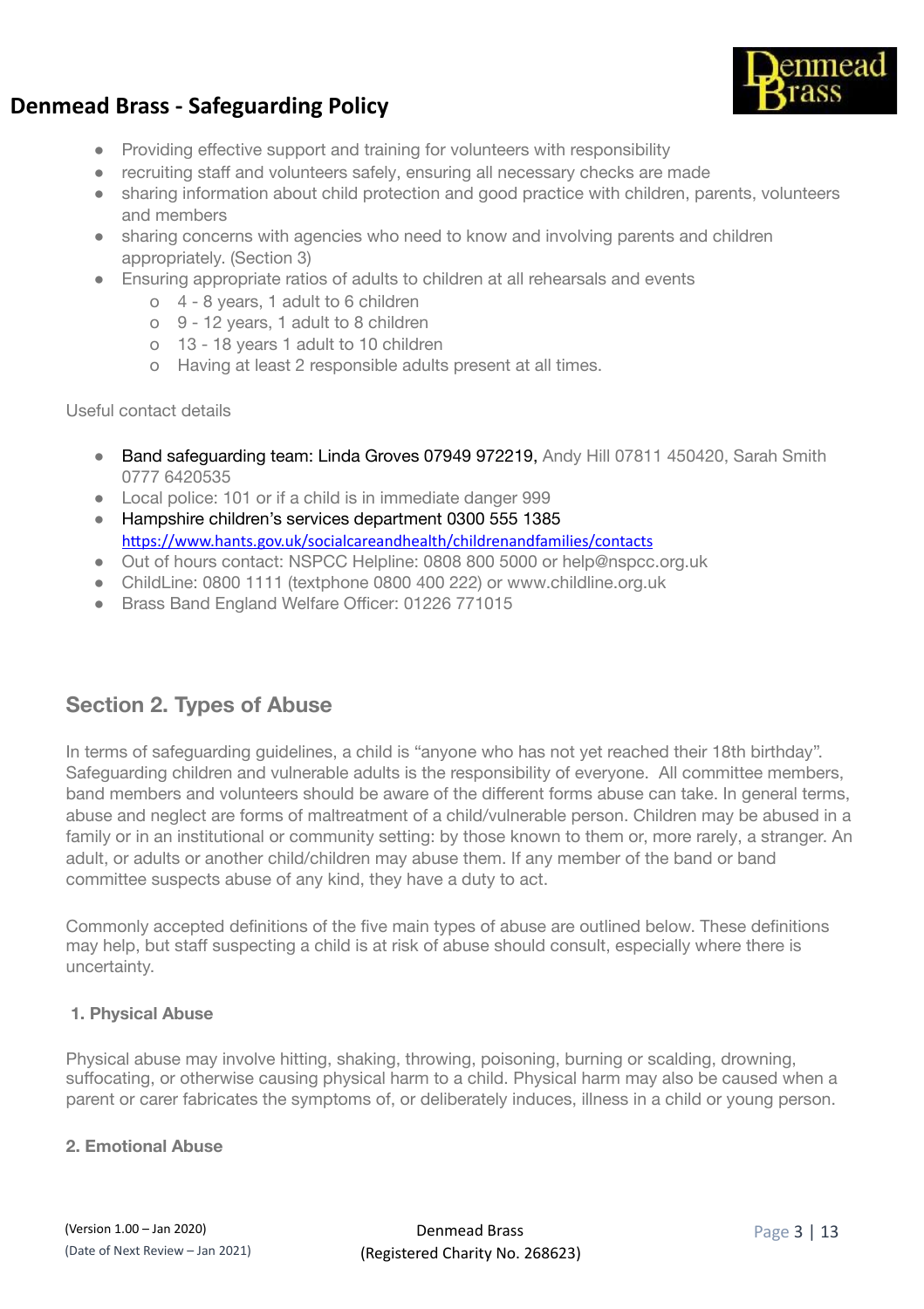

Emotional abuse is the persistent emotional maltreatment of a child/young person such as to cause severe and persistent adverse effects on their emotional development. It may involve conveying to children/young people that they are worthless or unloved, inadequate, or valued only insofar as they meet the needs of another person. It may feature age or developmentally inappropriate expectations being imposed on children/young people. These may include interactions that are beyond the child's developmental capability, as well as over protection and limitation of exploration and learning, or preventing the child participating in normal social interaction. It may involve seeing or hearing the ill-treatment of another. It may involve serious bullying causing the child/young person frequently to feel frightened or in danger. Some level of emotional abuse is involved in all types of maltreatment of a child/young person though it may occur alone.

### **3. Sexual Abuse**

Sexual abuse involves forcing or enticing a child or young person to take part in sexual activities, including prostitution, whether or not the child is aware of what is happening. The activities may involve physical contact, including penetrative (e.g. rape, buggery or oral sex) or non-penetrative acts. They may include non-contact activities, such as involving children in looking at, or in the production of pornographic material or watching sexual activities, or in encouraging children/young people to behave in sexually inappropriate ways. Sexual abuse frequently leaves no signs and is difficult to spot. The absence of signs and symptoms does not mean that a child has not been subject to abuse, but many of the symptoms may be caused by conditions unrelated to sexual abuse.

#### **4. Neglect**

Neglect is the persistent failure to meet a child's/young person's basic physical and/or psychological needs, likely to result in the serious impairment of their health or development. Neglect may occur during pregnancy as a result of maternal substance abuse. From before birth, neglect may involve a parent or carer failing to provide adequate food and clothing, shelter including exclusion from home or abandonment, failing to protect a child from physical and emotional harm or danger, failure to ensure adequate supervision including the use of inadequate care-takers, or the failure to ensure access to appropriate medical care or treatment. It may also include neglect of, or unresponsiveness to, a child's basic emotional needs.

#### **5. Bullying**

This may be bullying of a child by an adult or another child. Bullying is defined as deliberate hurtful behaviour, usually repeated over a period if time, where it is difficult for those bullied to defend themselves. It may be physical (e.g. hitting, kicking, theft), verbal (e.g. racist or homophobic remarks, threats, name-calling, graffiti, abusive text messages transmitted by phone or on the internet), emotional (e.g. tormenting, ridiculing, humiliating, ignoring, isolating from the group), or sexual (e.g. unwanted physical contact or abusive comments).

### **Section 3: Dealing with a safeguarding concern**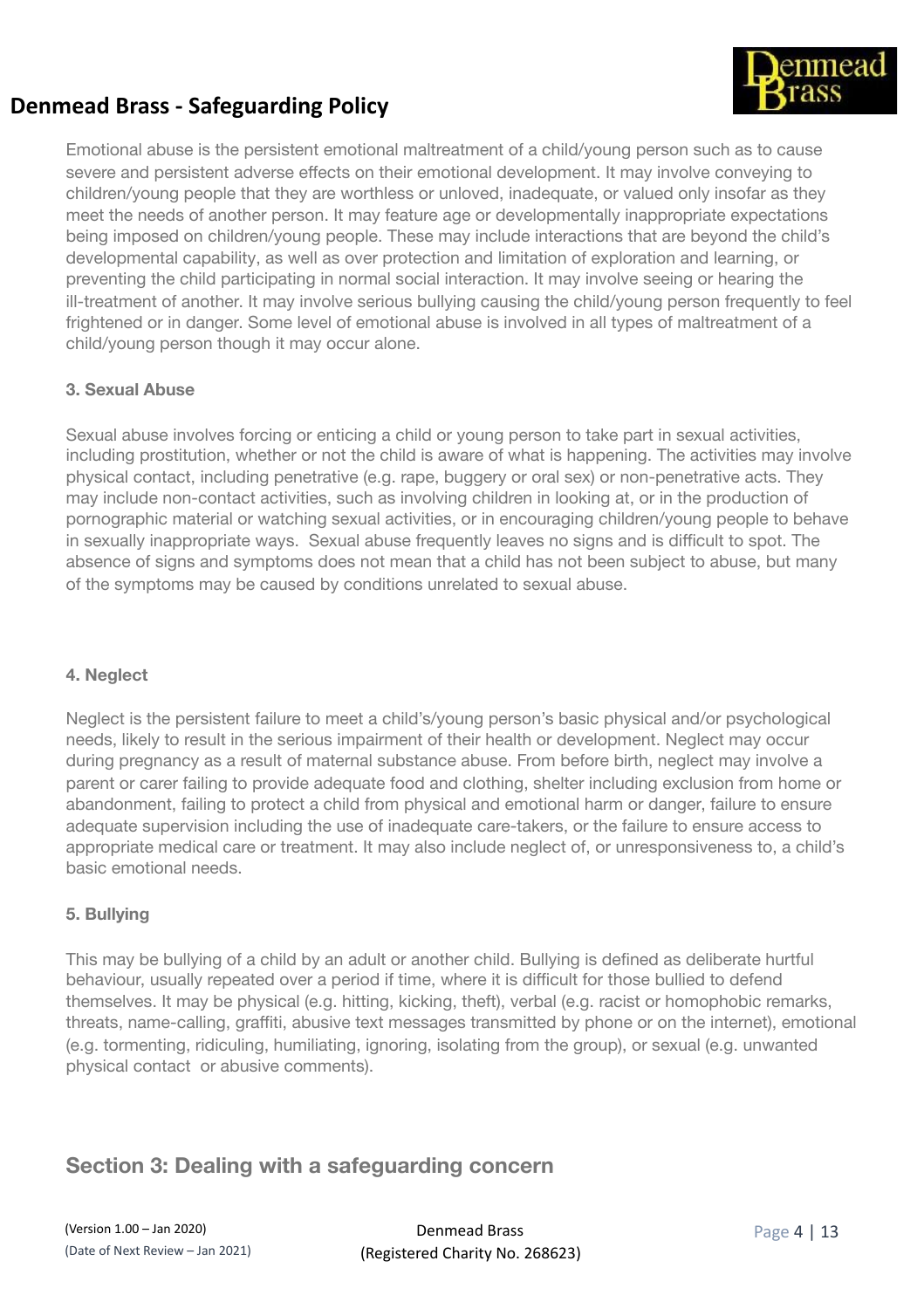

### **Ways that abuse might be brought to your attention**

- a child might make a direct disclosure about him or herself
- a child might make a direct disclosure about another child
- a child might offer information that is worrying but not a direct disclosure
- a member of the band or volunteer might be concerned about a child's appearance or behaviour or about the behaviour of an adult towards a child
- a parent or carer might make a disclosure about abuse that a child is suffering or at risk of suffering
- a parent might offer information about a child that is worrying but not a direct disclosure.

### **Talking to a child who has told you that he/she or another child is being abused**

- Reassure the child that telling someone about it was the right thing to do.
- Tell him/her that you now must do what you can to keep him/her (or the child who is the subject of the allegation) safe.
- Let the child know what you are going to do next, and who else needs to know about it.
- Let the child tell his or her whole story. Don't try to investigate or quiz the child, but make sure that you are clear as to what he/she is saying
- Ask the child what he/she would like to happen because of what he/she has said, but don't make or infer promises you can't keep.
- Give the child the Child Line phone number: 0800 1111.

### **Helping a child in immediate danger or in need of emergency medical attention**

- If the child is in immediate danger and is with you, remain with him/her and call the police 999.
- If the child is elsewhere, contact the police and explain the situation to them.
- If he/she needs emergency medical attention, call an ambulance and, while you are waiting for it to arrive, get help from your first aider.
- If the first aider is not available, use any first aid knowledge that you may have yourself to help the child.
- You also need to contact the bands named safeguarding officer to let them know what is happening. Linda Groves 07949 972219

The safeguarding team should inform Hampshire children's services department 0300 555 1385, out of hours the police/ social services will direct you what to do next and if you should contact the parents.

Issues that will need to be considered are:

- the child's wishes and feelings
- the parent's right to know (unless this would place the child or someone else in danger, or would interfere with a criminal investigation)
- the current assessment of the risk to the child and the source of that risk
- any risk management plans that currently exist.

Once any immediate danger or emergency medical need has been dealt with, follow the steps set out in the flowchart at the end of this section.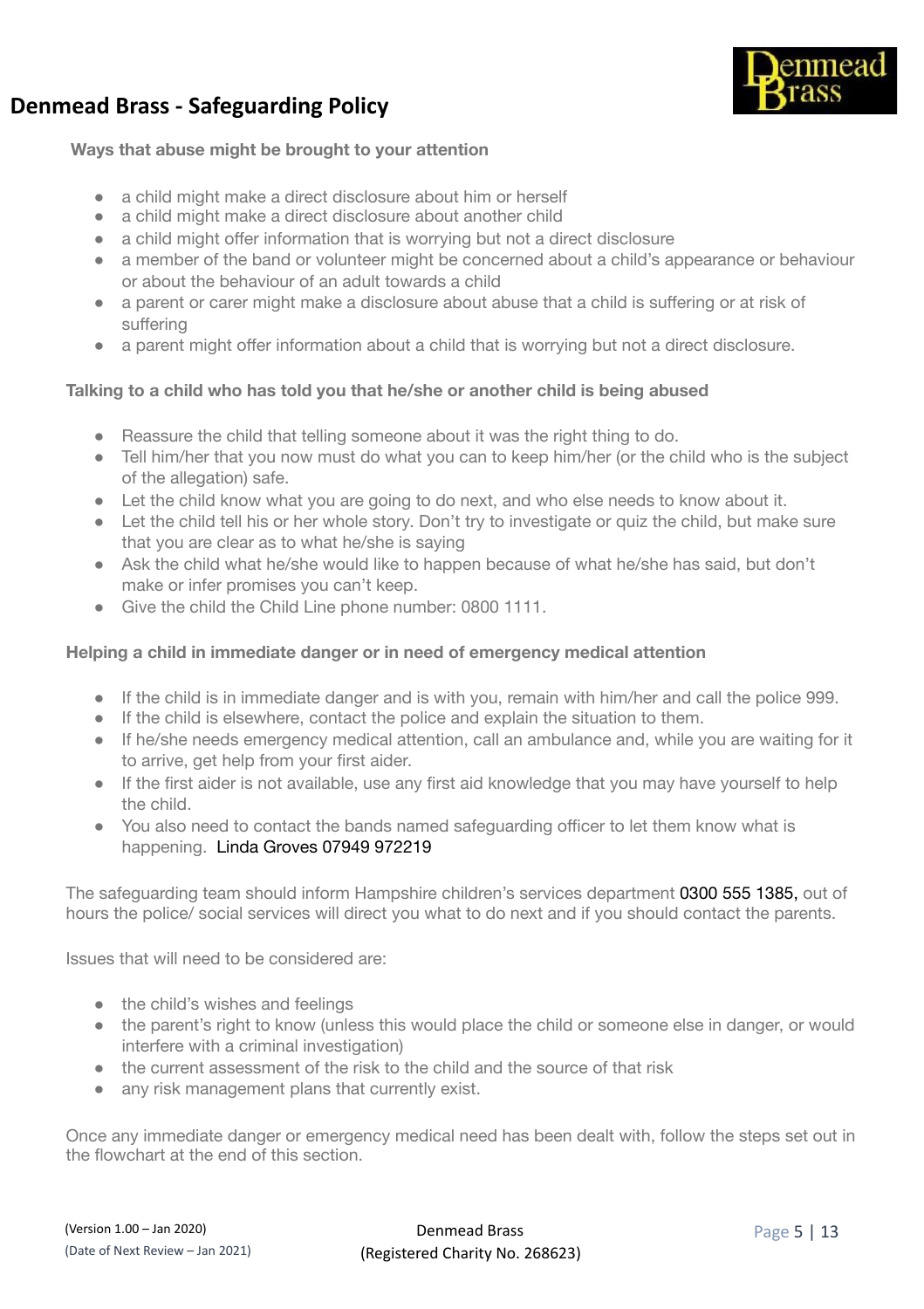

**Keeping a record of your concerns** 

It is important to keep a clear detailed record of events and communication in relation to the concern. It can be used to forward information to the statutory child protection authorities if a referral to them is needed. The form / log should be signed and dated by all those involved in its completion and kept confidentially on the child's file. The name and role of the person making the notes should be written alongside each entry.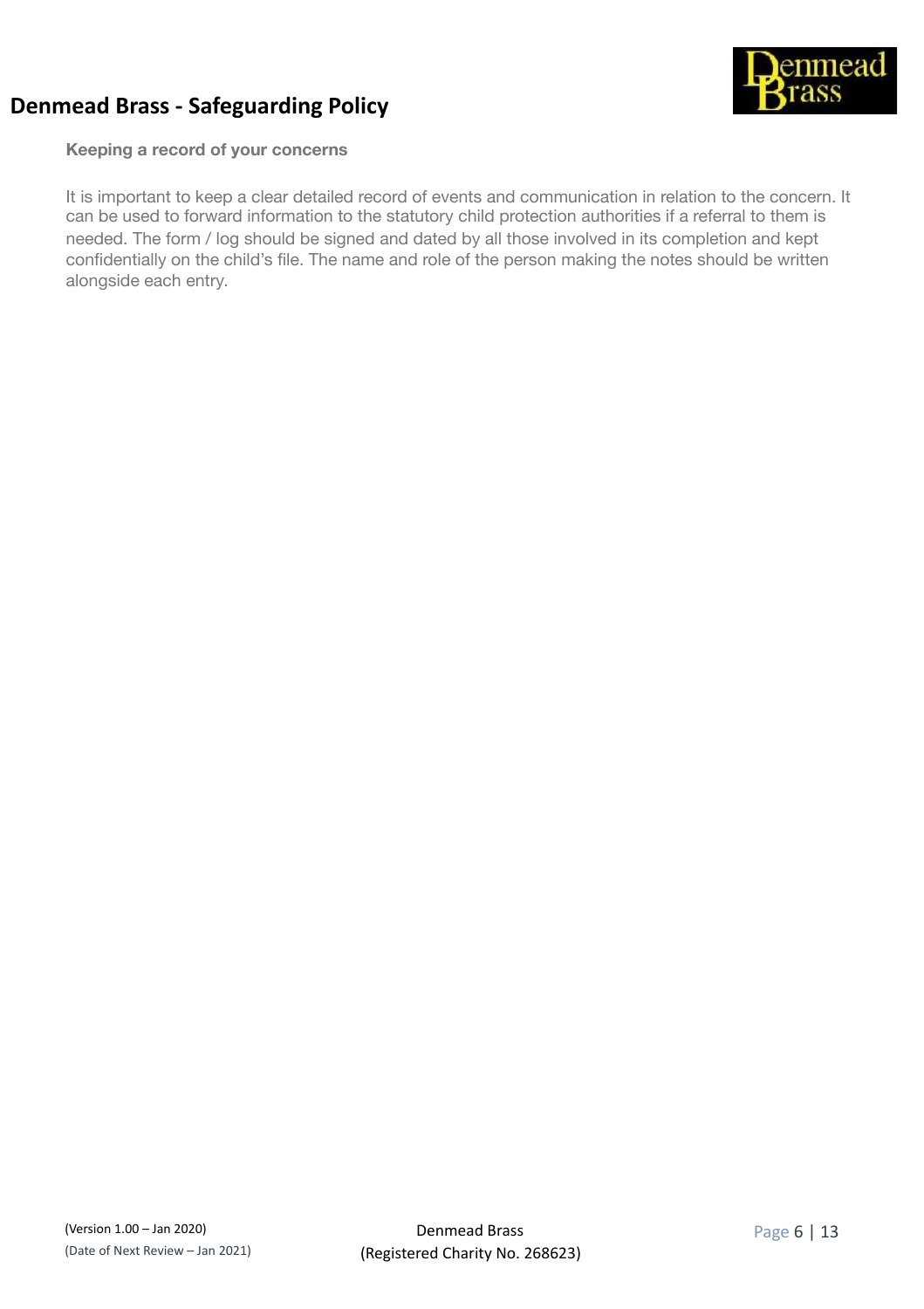



**Procedure for helping a child not in immediate danger**

We aim to ensure all young people within the band and any other children who may come to the attention of the band receive the protection and support they need if they are at risk of abuse.

This procedure provides clear direction to members and volunteers of the band if they have concerns that a child needs protection.

| Band Member has concerns about a child's safety or welfare                                                                                                                                                                                                                            |
|---------------------------------------------------------------------------------------------------------------------------------------------------------------------------------------------------------------------------------------------------------------------------------------|
|                                                                                                                                                                                                                                                                                       |
| Band member discusses concerns with any member of the safeguarding team, Linda<br>Groves 07949 972219, Andy Hill 07811 450420, Sarah Smith 0777 6420535 then take a<br>written record of their concerns taking note of the date, and name and position of person<br>making the notes. |
|                                                                                                                                                                                                                                                                                       |

If the child's family does not already know about the concern, the safeguarding officer member discusses it with them unless:

- a family member might be responsible for abusing the child
- someone may be put in danger by the family being informed

informing the family might interfere with a criminal investigation. If any of these circumstances apply, discussions with the family should only take place after this has been agreed with the Hampshire children's services department 0300 555 1384 or out of hours 0300 555 1373.

If there is still uncertainty about the concerns, the safeguarding officer can discuss with Hampshire children's social care department 0300 555 1384 (out of hours 0300 555 1373), or with NSPCC Helpline 0808 800 5000 without disclosing the identity of the child/family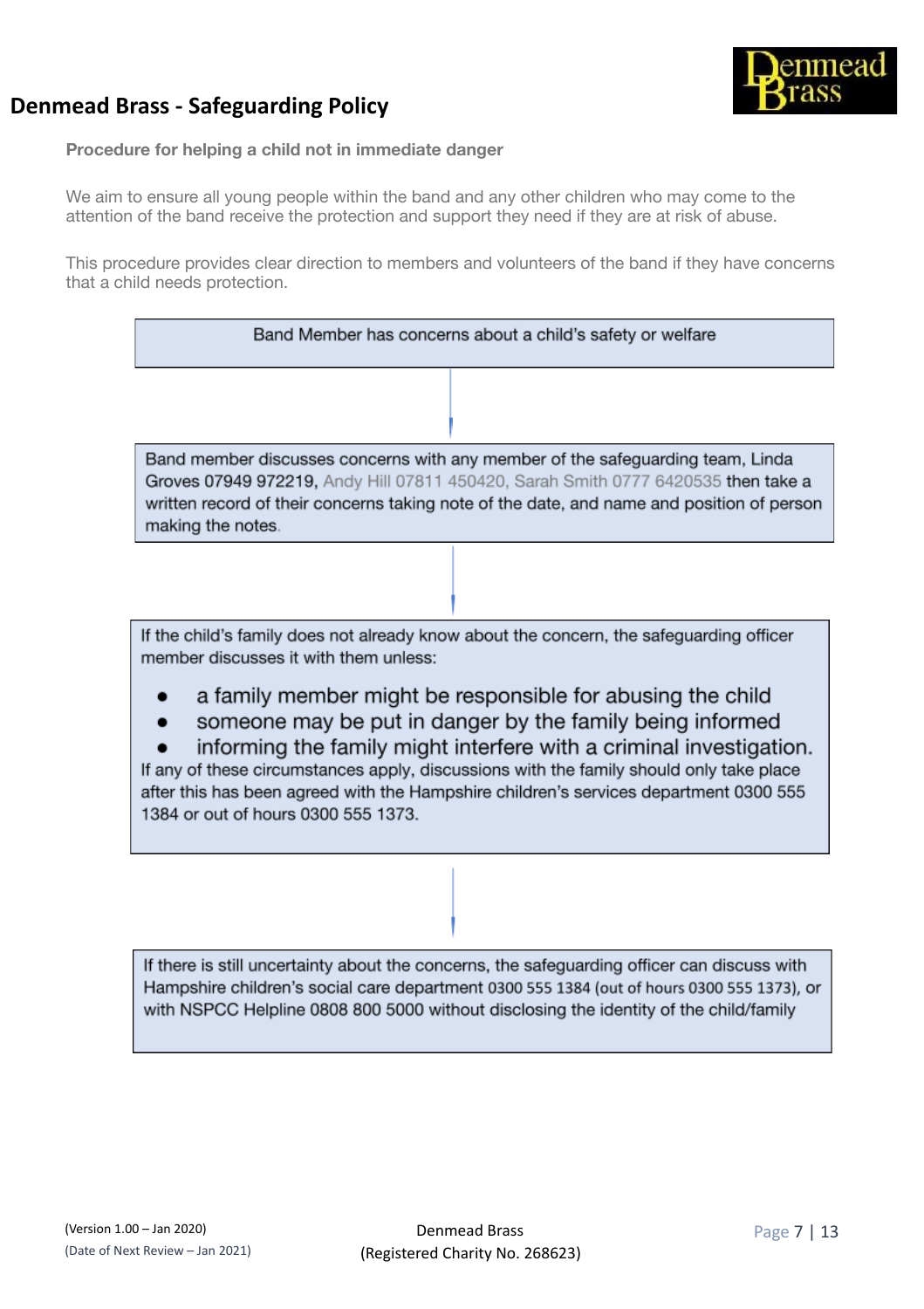

**Procedure for managing allegations against a member of the organisation**

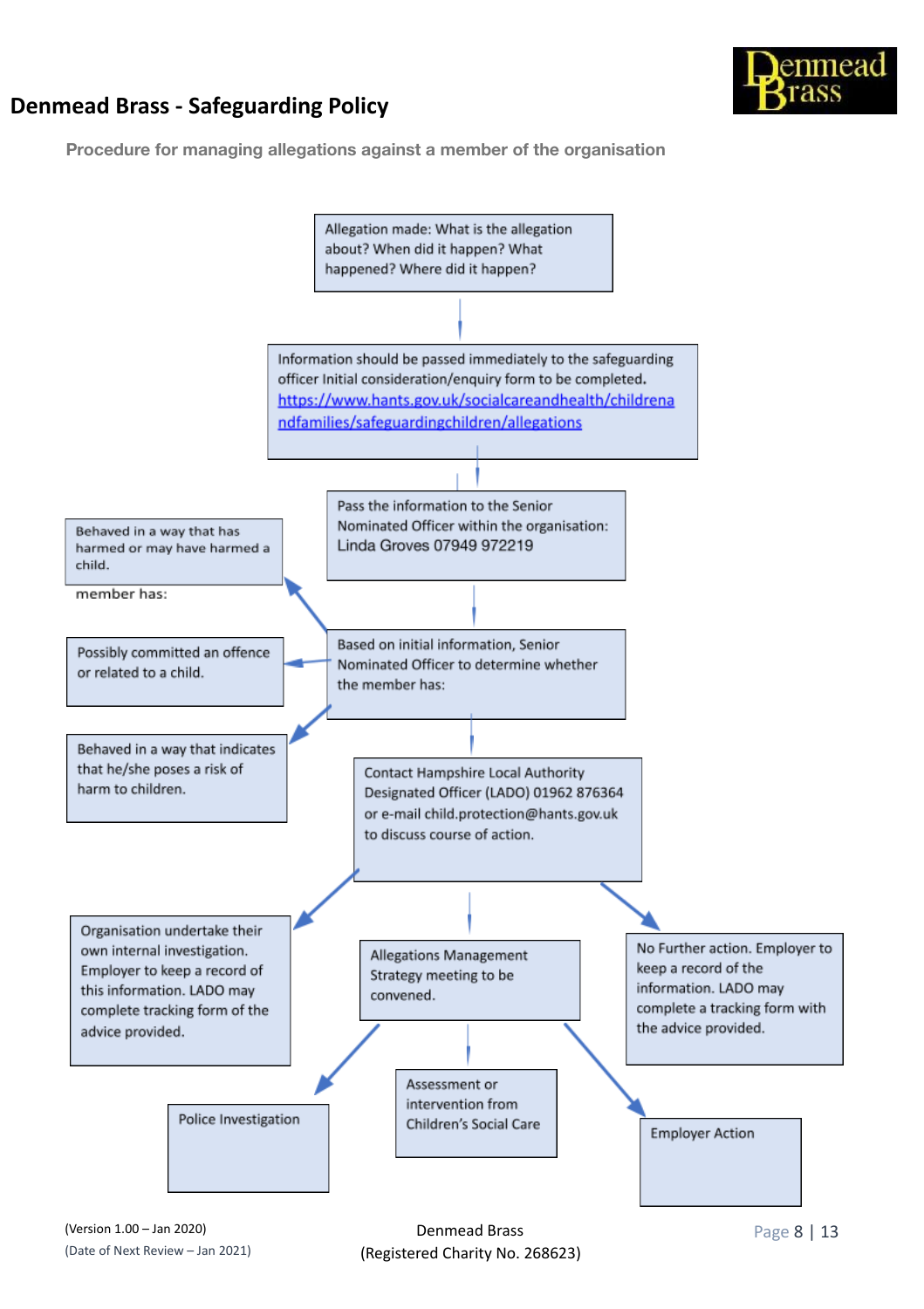

## **Section 4. Whistle Blowing Procedure**

### **Aims and purpose of this procedure**

The aim of this procedure is to provide a clear and transparent way for all members of the band to raise genuine concerns about acts of wrongdoing or malpractice within the organisation. It also aims to ensure that any concerns are dealt with effectively and in a timely fashion. This procedure provides the Band Committee and specifically the Chairman and safeguarding team with steps to deal with allegations, ensuring that members and volunteers are not penalised for raising genuine concerns, even if those concerns prove to be unfounded. It also provides the means for taking disciplinary action against anyone who is found to have raised false concerns with malicious intent. The procedure does not apply to child protection concerns or allegations about a member of staff or volunteer. Concerns or allegations of this nature should be dealt with by following the managing allegations process on page 9.

### **What to do if you wish to raise a concern about malpractice**

Speak to the band chairperson or safeguarding team. If your concern relates to one of these officers, then it may be necessary for another committee member to also be involved to support the officer you have spoken to. The officer you have approached should arrange to meet with you as soon as possible to discuss your concern. This meeting can take place away from the band room if necessary. You will be told at the meeting, or as soon as possible afterwards, what action will be taken to address your concern. It may not be possible to tell you the full details of the outcome, as this could relate to confidential third-party information. If no action is to be taken in relation to your concern, you will also be informed of this fact and given the reasons why

- If you do not want the person you have concerns about to know your identity, you should make this clear to the officer dealing with your concern at the earliest opportunity. Every effort will be made to respect your wishes, but it cannot be guaranteed that your identity will not be disclosed. If this is the case, you will be informed and any issues you may have about this will be discussed with you.
- If you need support in raising your concern, you may bring another member or volunteer with you, however consideration should be taken to respect the confidentiality of the concern.

#### **What to do if someone raises a concern with you about malpractice**

If someone tells you they are concerned about the actions of another member or volunteer, you should arrange to meet him/her as soon as possible. If you are not the person responsible for dealing with these matters, you should establish why he/she has chosen to discuss the concern with you. You should then inform them to speak to the safeguarding team or chairman and offer to support them to do this. You should not, however, refuse to hear what the person has to say. You should approach the situation sensitively, recognising the discomfort that the person may feel. Offer to meet him/her away from the band room if he/she wishes, but ensure you are protected and not alone if this person is under 18. You should also remind the person with the concern about other sources of support available to him/her. Some are listed at the end of this document. If the person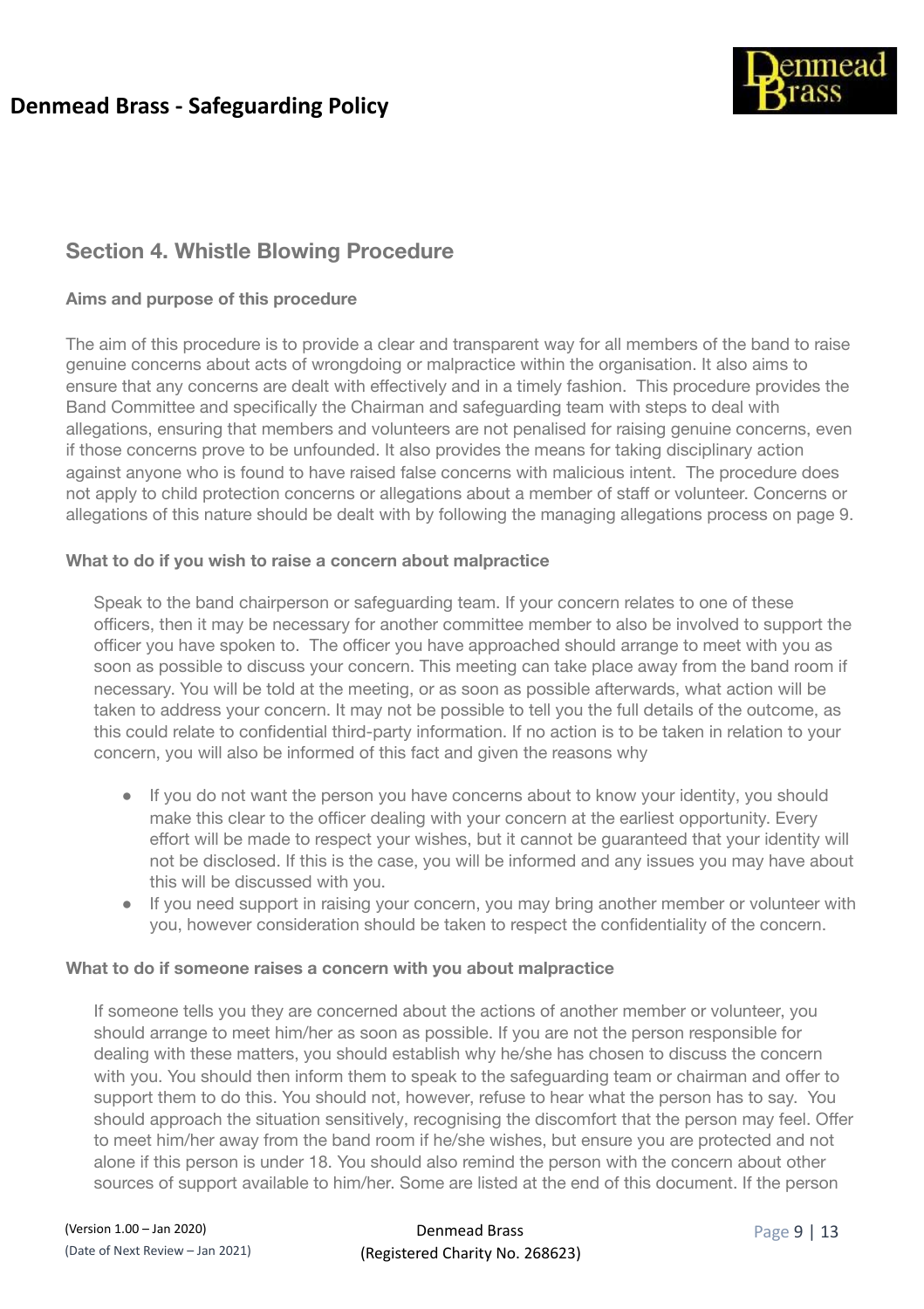

reporting the concern wants his/her identity to be kept confidential, you should explain that this will be done if possible, but that it may not be achievable. Make notes of your discussions with the individual and check the accuracy of your notes with him/her.

#### **Deciding what action to take**

Once you have established the nature of the concern, it may be of a relatively minor nature and you may decide to resolve it informally. If the concern appears more serious, you must consider first whether any immediate action is needed to protect children or a vulnerable adult. If so, you should check the child protection procedures to consider what action to take. You should also consider whether there is a need to involve the police and/or other statutory services e.g. health. If so, you should contact the safeguarding team (if this is not you) to discuss the matter further. If you are not the person responsible for dealing with concerns i.e. Chair, safeguarding team or other appointed committee member, you should refer the matter to the appropriate officer, who will decide what action to take.

#### **Conducting an investigation**

Unless the matter is relatively minor and can be dealt with informally, the responsible officer should arrange for an investigation to be completed as swiftly as possible. The investigation should also be demonstrably thorough and impartial.

The scope of the investigation will be determined by the nature of the concern. Witnesses may need to be consulted and records may need to be scrutinised. It is also possible that advice may be needed from someone with specialist knowledge in the area of concern.

Once the investigation is completed, a report should be produced summarising the nature of the concern, the investigation process and the outcome, including specific recommendations. Take measures to preserve the anonymity of the person who raised the concern, if this has been his/her wish. If the concerns are not upheld, this should also be made clear.

If the concern is upheld and the person at the centre of it is found to have been culpable or remiss in some way, the report's recommendations should be carried out using a clear plan of action. The plan may include the use of disciplinary action, training, coaching, counselling, the implementation of new policies or procedures, or a referral to the Independent Safeguarding Authority (See page 8).

If it becomes apparent during the course of the investigation that a criminal offence may have been committed, the police will be informed. Your own investigation may have to be suspended on police advice, if they decide that they need to become involved.

The person who raised the concern should be informed of the outcome, but not the details of any disciplinary action. The person who raised the concern should be offered support or counselling.

If the concern is unfounded and the person who raised it is found, through the process of investigation, to have acted maliciously or out of a desire for personal gain, it may be appropriate to consider disciplinary action against him/her.

#### **Recording the concerns**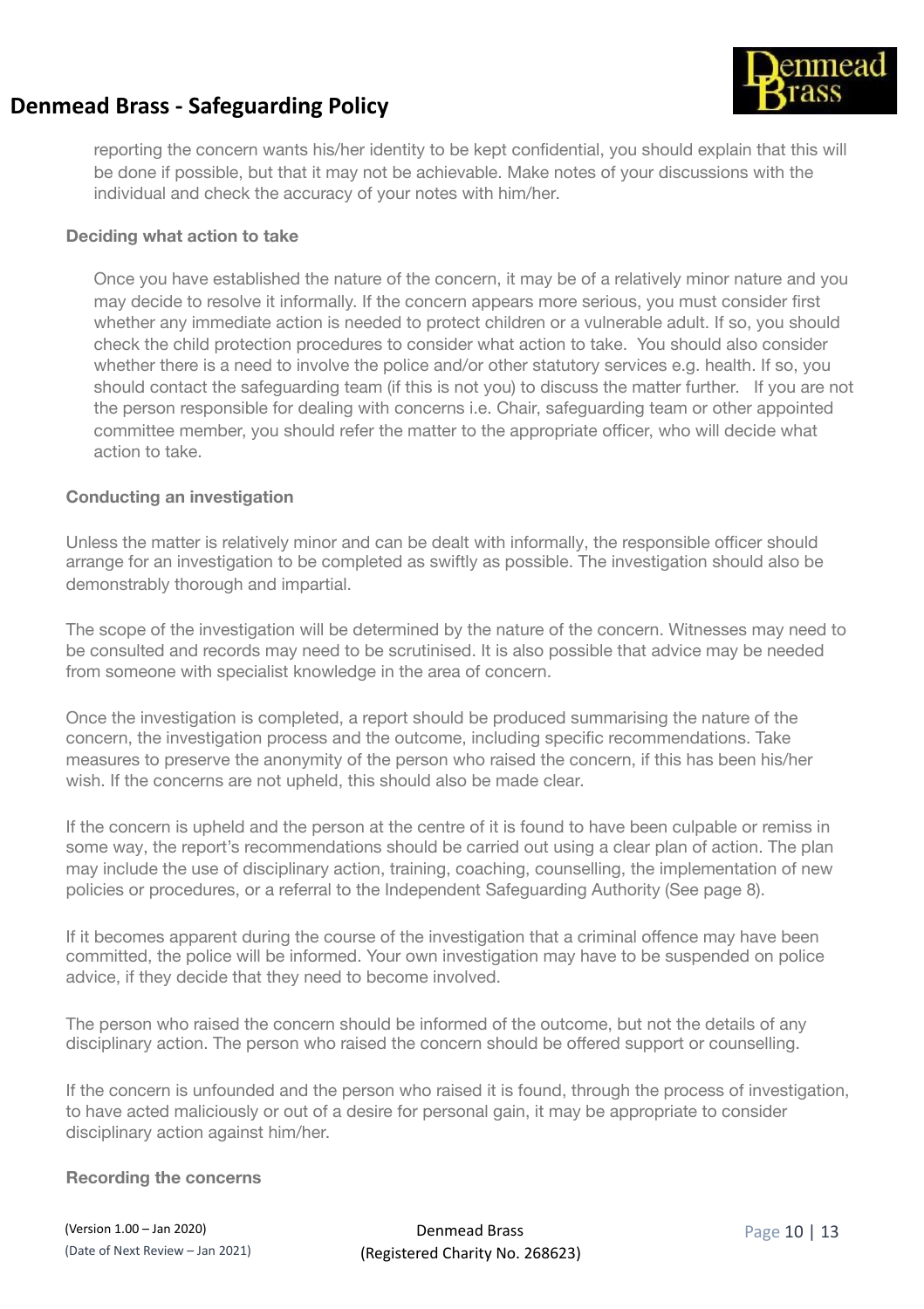

The chair or safeguarding team should make accurate notes of each stage of the process, including the discussions during meetings, regardless of whether the concern is dealt with formally or informally. Copies of these notes should be given to the person who is the subject of the concern. The person who raised the concern should also be given copies of notes from his/her discussion. Notes made during the investigation and the report of the investigation, together with any notes relating to the outcome, should be kept securely and compliant with data protection. If it was requested, these notes should not reveal the identity of the person who reported the concerns. Information and Support

Dealing with an issue such as this may require external support. This could be gained through Brass Band England, the NSPCC 08000280285, or the Hampshire Local Authority Designated Officer (LADO) 01962 876364.

### **Section 5. Anti-Bullying Policy**

The band has well defined Anti-Bulling Policy which can be found on the safeguarding section of the bands website, a printed copy can also made available by the Safeguarding Team on request.

### **Section 6. Supervision**

There may be occasional times during rehearsals, concerts, contests or even social activities that young players and those of players with care and support issues will require supervision. In the case of a young player's parent (or other agreed responsible adult) not being present, the band has a Duty of Care to act in loco parentis for the duration of the event.

The person or persons responsible for supervision will be safely recruited for this role (including a DBS check and other appropriate safeguards) and must be made aware of any specific needs (including dietary) or medical conditions of the young people.

The supervisor(s) will consider appropriate environments for young players during social times during the event (for example after playing and before receiving the results at a contest).

### **Section 7. Transportation Policy**

It is common practice for members of bands to share lifts to both rehearsals and concert. Unless group transport has been arranged by the band (see below), it is the responsibility of the parent/carer to arrange the transportation of young players, or players with care and support needs. The band does not hold any responsibility for any personal arrangements made between a parent/carer/player and other band members, such arrangements should not be made through a third party or the committee.

Band members making a personal arrangement with a parent/carer should follow the best practice guidelines outlined in the band's code of conduct.

Despite the band not holding responsibility for the arrangement of lifts, there is still a duty of care if there are any concerns raised regarding transporting young people or those with care and support needs to the band. Any issues raised should be dealt with in line with the band's safeguarding and whistle blowing polices and, if necessary, appropriate referrals made to statutory authorities.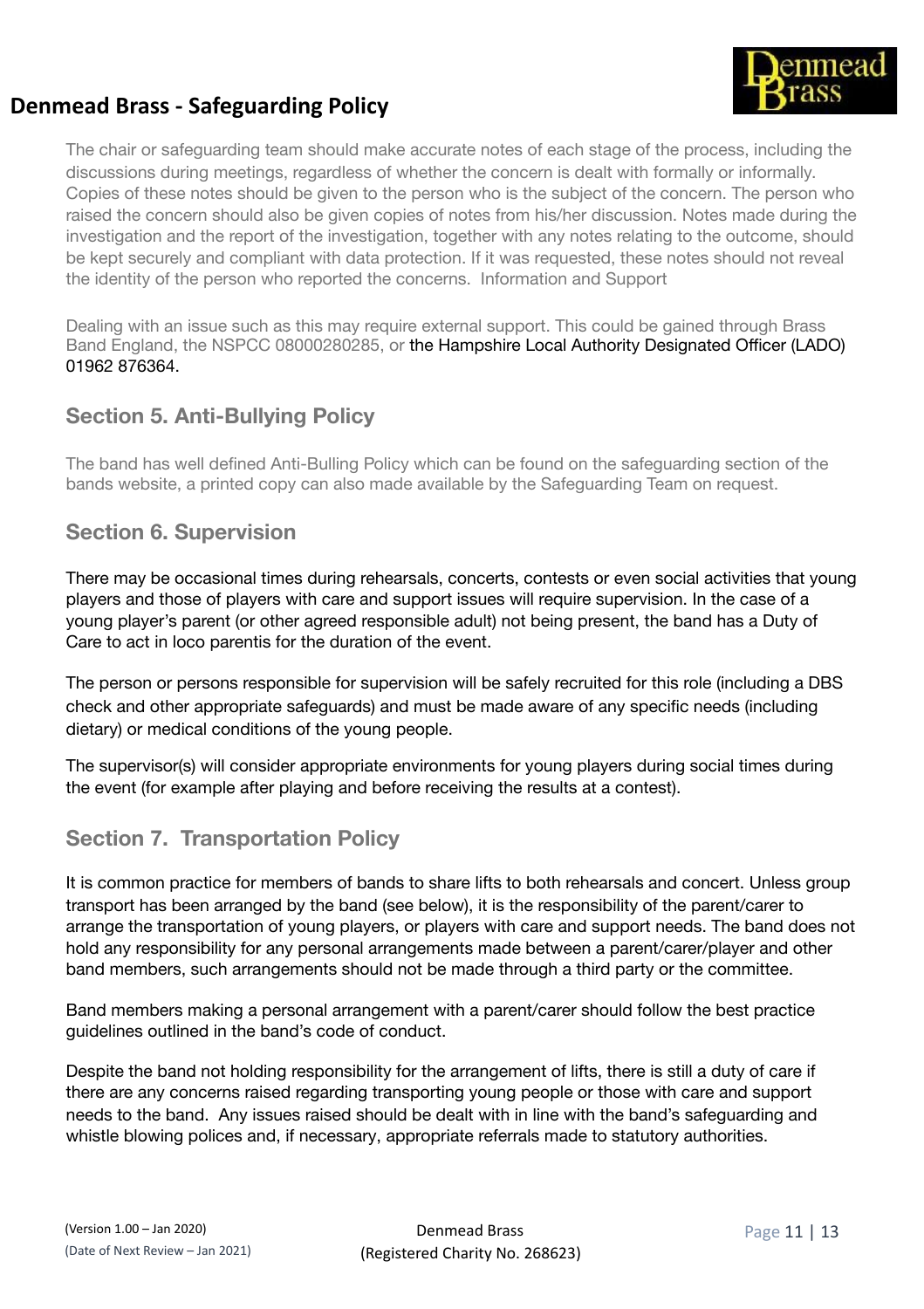

When Group transport is arranged for events, the band will ensure it conforms to legal requirements including, rest times, number capacity of the vehicle and seat belts.

Pick up and drop off points will be agreed before the event and emergency contact information held by the band will be checked prior to departure. In the case of breakdown and recovery, parents will be informed as soon as possible.

### **Section 8: Health & Safety Policy**

The band has well defined Health and Safety plan and a First Aid Policy which can be found on the safeguarding section of the bands website, a printed copy can also made available by the safeguarding seam on request.

The band carry out regular Health & Safety reviews and risk assessments. Members are expected to cooperate with any advice provided by the nominated Health and Safety representative.

The band have 1 trained First Aiders (Kate Stapleford), First Aid Boxes are provided and maintained by Denmead Community Centre.

Any issues regarding Health and Safety should be reported to the nominated representative as soon as possible.

### **Section 9: E Safety & Social Media**

It is recognised that the Internet provides unique opportunities to promote the band including vacancies and performances using a wide variety of social media, such as Facebook, Twitter and You Tube. These guidelines aim to protect individuals within the band and to encourage them to take responsibility for what they write, exercise good judgment and common sense. Inappropriate use of social media can pose risks to the band's reputation, and also can jeopardise compliance with legal obligations.

### **Band Websites and Social Media pages.**

It is important that you have permission prior to posting images of band members on official and websites and social media pages. This permission can be obtained through the membership form. Personal details such as phone numbers and email addresses should not be posted on the Internet without the permission of the individual. It is important to consider the age range of band members when posting images, and comments on pages, groups and chat groups and ensure that these are appropriate and in keeping with the purpose of the page, group or chat and the band ethos.

#### **Individuals within the Band**

It would be best practise for adult members of the band not to be social media friends with children, young people or vulnerable adults who are members of the band. This is particularly important with social media forms that allow individual private communication. These members can still communicate